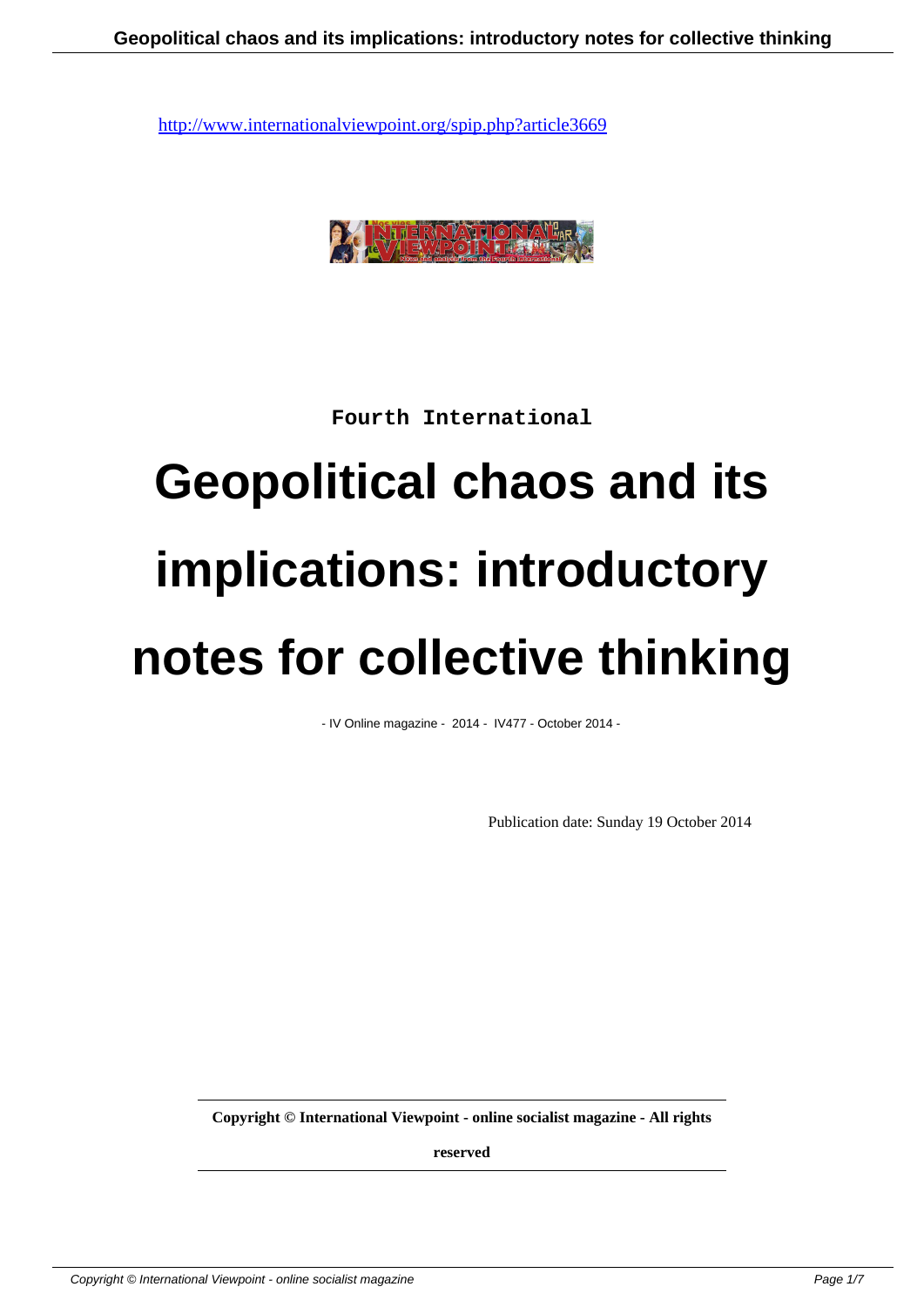- **1. Long term and short term imperialism and changes of context**
- **2. When the imperialist bourgeoisies become emancipated from politics**
- **3. New Fascisms**
- **4. New (proto) imperialisms**
- **5. Capitalist expansion and ecological crisis**
- **6. A world of permanent wars**
- **7. Limits of the super power**

Climate chaos is a new structural situation caused by atmospheric warming of human (in fact capitalist) origin. The current geopolitical chaos also seems to be a new structural situation caused by capitalist globalization and the choices imposed by the traditional imperialist bourgeoisies. Because chaos exists, and its causes are deep.

From 2003 (at least) [1], we tried to perceive the consequences in all fields of capitalist globalization, but today, it is necessary to try more systematically to take stock of the causes of geopolitical chaos and the dynamics of the ongoing crisis, as well as updating our necessary responses to a world situation which is new in many aspects. These notes aim to tackle these questions so as to encourage and nourish collective thinking. They do not claim to be exhaustive - other [e](#nb1)lements are dealt with in other texts written by other comrades. They are often based on already shared analyses, but try to push further the discussion on their implications: we cannot be satisfied with repeating what we said before. For this purpose, with the risk of over-simplifying complex realities, they "purify" the ongoing, often unfinished, developments, to emphasize what appears to be new.

#### **Long term and short term imperialism and changes of context**

The initial debates of reference on imperialism go back to the beginning of the 20th century, to the time of the completion (in the West) of the formation of nation states and colonial empires - and the inter-imperialist war aiming to modify the division of the world. All the definitions of imperialism systematized at the time reflect this geopolitical context. They can serve as useful "benchmarks" (including as a basis for measurement of changes), but certainly not as a "standard". [2]

The revolutions following the First and Second World Wars upset the geopolitical framework, with a new more complex configur[at](#nb2)ion combining the opposition of revolution and counter-revolution, "blocs" of West and East (not simply identical with the previous opposition), decolonization and zones of more or less exclusive influence, inter-bureaucratic (USSR/China) and inter-imperialist competition within this framework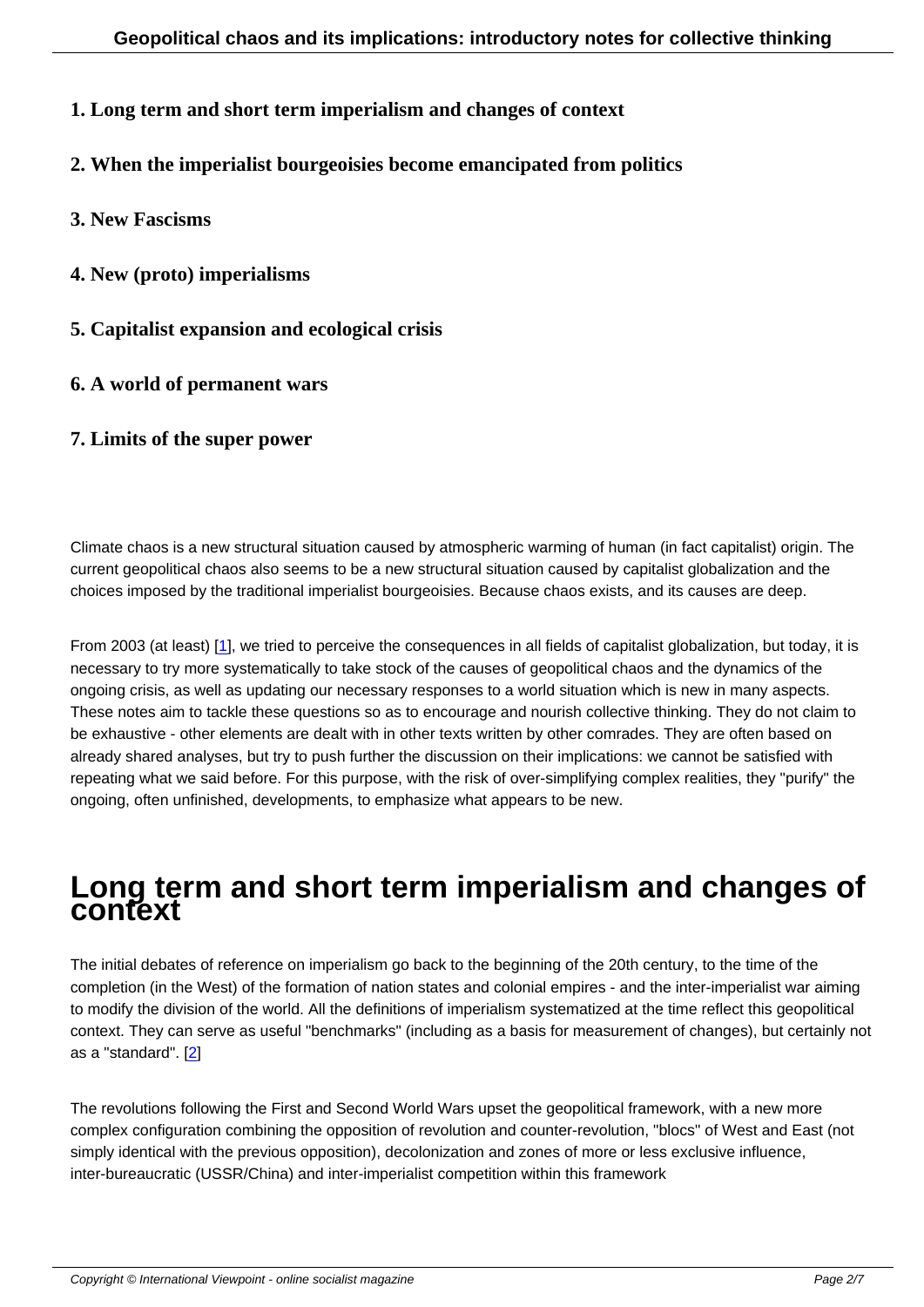The implosion of the USSR, then China's entry into the world capitalist order modified the situation once again. We will return to this. The point that I want to underline here is that the "organic development" of capital does not explain everything, far from it. Exogenous factors played a much more crucial role in the reorganization of the world. It is necessary to take account of this to understand the choices made by the imperialist bourgeoisies after the implosion of the USSR in 1991 (capitalist globalization).

In the short run (from the 1990s until today), there was also a rather radical change. Initially, the (traditional) imperialist bourgeoisies and states were veritable conquerors, with penetration of the markets of the East, intervention in Afghanistan (2001) and Iraq (2003) and so on. Then there was military stagnation, the financial crisis, the emergence of new powers (China), the Arab revolutions and so on, with all of this leading to a loss of geopolitical initiative and control. Washington reacts today more on an emergency basis than in planning the imposition of its order. We need to assess the link between the post-1989 (long term) turn and the turn which took shape in the mid-2000s (short term), so as to distinguish what is conjunctural and what is structural in the present situation.

## **When the imperialist bourgeoisies become emancipated from politics**

Let us say that after the implosion of the USSR, the imperialist bourgeoisies believed that they were free to realize their dream; namely a worldwide market with uniform rules allowing them to deploy their capital at will. The consequences of capitalist globalization could consequently only be very deep - and accompanied by developments that, in their euphoria, the aforementioned imperialist bourgeoisies had not wanted to envisage.

1. The classical schema of North-South or Centre-Periphery relationships (the North exporting goods and the South raw materials) was upset with production chains internationalizing and the countries of the South becoming the major exporters of industrial goods (in particular in Asia: China, the "workshop of the world"). Even if the economic domination of the "centre" continues by other means (high technology, status of the US dollar, financialization, the military capacity of the United States and so on), these modifications obviously have considerable implications for the workers' movement, but also for the imperialist bourgeoisies: it contributes to reducing the significance of their countries of origin and facilitates their emancipation from politics.

2. Constituting a "standardized" worldwide market indeed implies becoming emancipated from politics. The "appropriate modes" of bourgeois domination produced by the specific history of countries and areas (historic compromise of the European type, populisms of the Latin-American type, official state intervention of the Asian type, redistributive populism of multiple types and so on) are gradually illegalized, because all of them establish specific relations with the worldwide market, and are therefore obstacles to the free deployment of imperialist capital. However, abandoning these "suitable" modes of domination necessarily leads to crises of legitimacy, even of ungovernability more especially as aggressive neoliberal policies tear the social fabric in a growing number of countries. What is striking is that the imperialist bourgeoisies do not seem to care about this, insofar as their access to raw materials, production centres, the means and nodes of communication and so on, remains assured. At the time of the empires, it was necessary to ensure the stability of the colonial possessions - also (although to a lesser extent) the zones of influence at the time of the cold war. Let us say that today, this depends on the place and the moment. There is a change in the relationship with the territory. We can say that if the states continue to support "their" transnationals, the latter no longer feel dependent on their country of origin: the relationship is more "asymmetrical" than ever.

3. The relationship to the territory changes; and thus to the state. Governments are for example no longer the co-pilots of largescale industrial projects (see the development of nuclear power over one decade in France) or of social infrastructures (education, health and so on). They must contribute to founding the rules universalizing the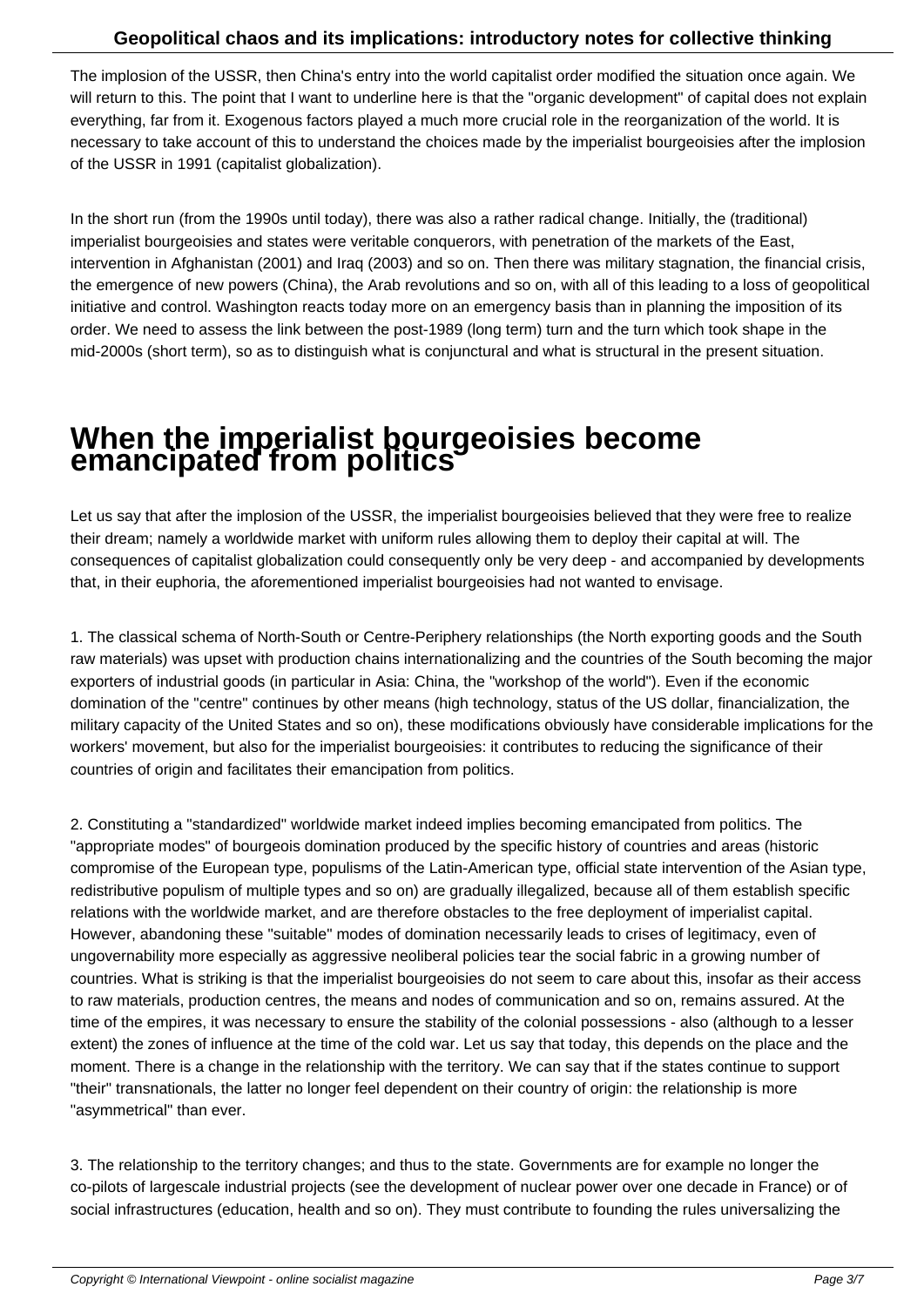mobility of capital, open all sectors to the appetites of capital (health, education, pensions and so on), destroy social rights and keep the population compliant. A head of state is a simple major-domo today. Of course, certain countries remain more equal than others and the United States allows things which they do not authorize elsewhere. The US state maintains global regal functions that others no longer have - or no longer have the means to have.

4. Capitalist globalization thus leads to crises for various reasons, of which one occupies a particular place: a class cannot durably dominate a society without social mediations, compromises, legitimacy (of historical, social, democratic, revolutionary or other origin). The imperialist bourgeoisies are liquidating centuries of "savoir faire" in this field in the name of the freedom of movement of capital; but the dream of the financier is unrealizable. It leads ultimately to a permanent state of crisis. This is already the case in entire regions.

The specificity of globalized capitalism is thus that it seems to accommodate crisis as a permanent state: it becomes consubstantial with the normal functioning of the new total system of domination. If this is the case, it is necessary to deeply modify our vision of "the crisis", as one particular moment between long periods of "normality" - and we have not finished measuring them or undergoing the consequences of them.

#### **New Fascisms**

One of the first consequences of the phenomenal destabilizing power of capitalist globalization is the spectacular rise of new fascisms with a (potential) mass base. Some take relatively classical forms, like Golden Dawn in Greece, situating themselves in new xenophobic and identity-based reflexes. But the phenomenon now dominant is the assertion of fascist currents with religious references (and no longer the triptych "people/state, race, nation"). They appear in all the "great" religions (Christian, Buddhist, Hindu and so on). They now pose a considerable threat in countries like India or Sri Lanka. The Muslim world thus does not have the monopoly in this field; but it is certainly there that it has taken on a particular international dimension, with "trans-border" movements like Islamic State or the Taliban (see the situation in Pakistan) and networks which are connected more or less formally from Morocco to Indonesia, even (potentially only?) in the south of Philippines.

One can discuss the definition of the concept of fascism. These movements are not organically related to "big capital" as in Nazi Germany, but they exert terror of a fascist type, including in daily life. Where they exist, they occupy the "political niche" of fascism - and they pose new political problems (for our generations) of anti-fascist resistance on a large scale.

The term political Islam covers a broad range of currents which all are not included in the same category, far from it. But not such a long time ago, a significant part of the international radical left considered that the rise of Islamic fundamentalism (such as Talibanism) had a progressive and anti-imperialist character. However, even when it confronts the United States, it represents a frightening counter-revolutionary force. With the aid of experience, the currents which maintain these positions are rarer today, but "campism" remains present in this field, like a Pavlovian reflex: satisfied for example to condemn imperialist intervention in Iraq and Syria (which it is certainly necessary to do), but without saying what Islamic State represents or calling to resist it.

This kind of position prohibited us from clearly posing the tasks of solidarity as a whole. To point out the historical responsibility of imperialism, to the intervention of 2003, the unavowed objectives of the current intervention, to denounce one's own imperialism are not enough. It is necessary to think through the concrete tasks of solidarity from the point of view of the needs of the victim peoples and the movements in struggle. Let us take a controversial example: from this point of view, one can be against the imperialist intervention and for the supply of weapons of high power by our governments to the Kurdish forces - this is to answer an insistent and repeated call by Kurdish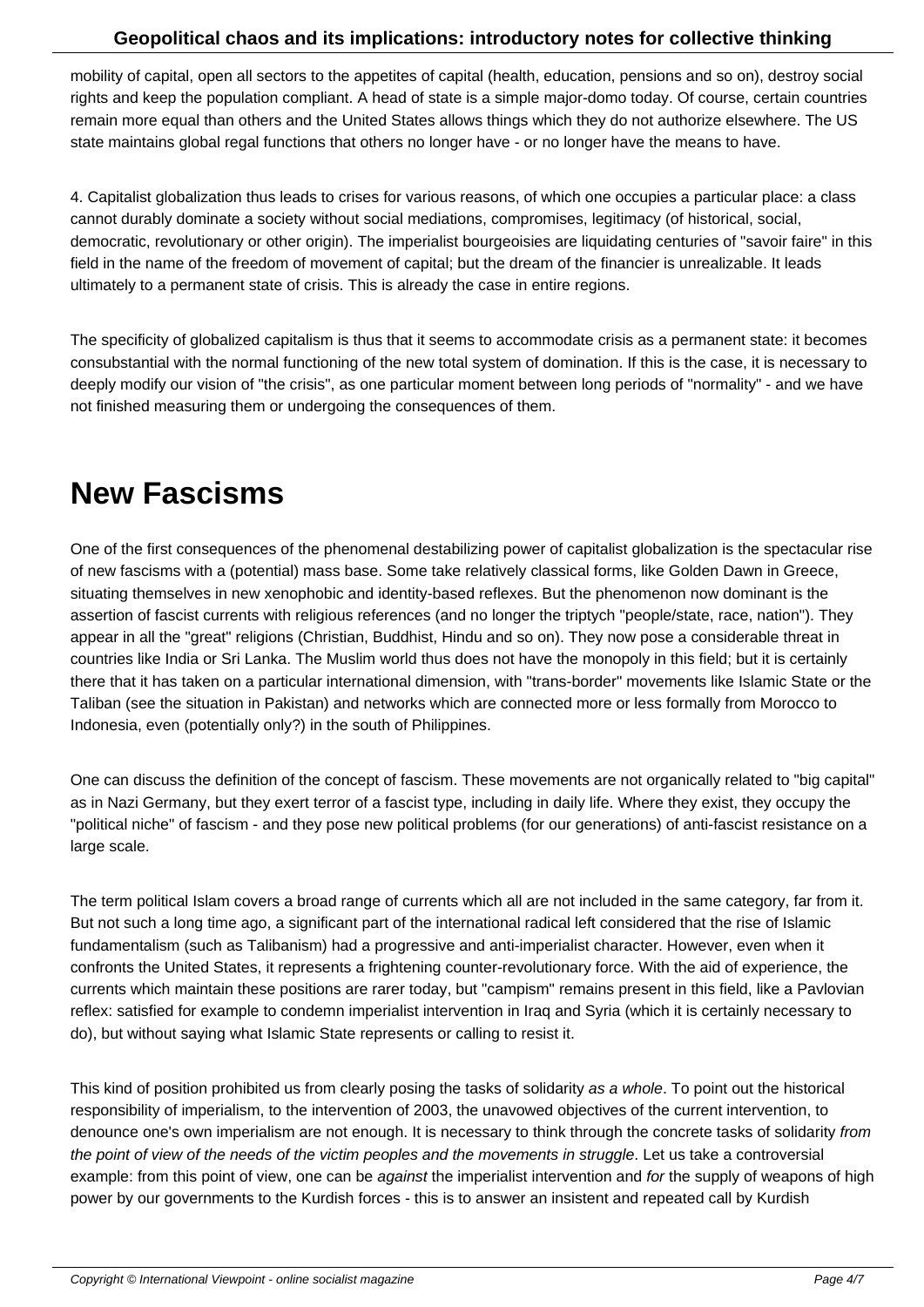organizations: why refuse it? I do not seek to take refuge behind an argument of authority, but I find the text of Leon Trotsky written in 1938 [3] really interesting and useful to our debates of yesterday (the Malvinas war, for example) and today.

### **New (proto) imperialisms**

The traditional imperialist bourgeoisies thought after 1991 that they would penetrate the markets of the former so-called "socialist" countries to the point of subordinating them naturally - wondering even if NATO still had a function with respect to Russia. This assumption was not absurd as shown by the situation of China in the turn of the 2000s and the conditions of membership of this country in the WTO (very favourable to international capital). But things turned out differently - and this does not seem to have been initially or seriously considered by the established powers.

In China, a new bourgeoisie was constituted *inside* the country and the regime, mainly by the "bourgeoisification" of the bureaucracy, the latter auto-transforming into a *possessing class* by mechanisms which we know well  $[4]$ . It was thus reconstituted on a basis of independence (the legacy of the Maoist revolution) and not as a bourgeoisie organically subordinated to imperialism from the start. Is China a new imperialism? As with the concept of fascism, it is necessary to specify what one understands by imperialism in the present world context. For my part, I use the formula of imperialism in constitution (without any guarantee of success) [5] It is enough to say for the mo[me](#nb4)nt that China has become a capitalist power to understand that the geopolitics of the contemporary world are quite different from fifty years ago. We will return to this point in the report on the situation in Eastern Asia.

The BRICS have tried to play in concert in the arena of the worldwide market, without much success. The countries which compose this fragile "bloc" do not all play in the same court. China hopes to play in the court of the largest. Russia, also a permanent member of the Security Council and official holder of nuclear weapons, would like this also, but with much less means. Brazil, India, South Africa can probably be qualified as sub-imperialisms - a concept which goes back to the 1970s - and regional gendarmes, but with a notable difference: they profit from a much greater freedom to export capital than in the past. See the "great game" opened in Africa with competition between the United States, Canada, Great Britain, France, India, Brazil, South Africa, China and so on.

Two conclusions here:

1. Competition between capitalist powers has also revived with the assertion of China especially, but also Russia in Eastern Europe. This definitely amounts to conflicts between capitalist powers, thus qualitatively different from the previous period. In the past, without ever aligning ourselves with Beijing's diplomacy, we defended the People's Republic (and the dynamic of the revolution) against the US-Japanese imperialist alliance - we were in this sense in its camp. We will see (Asia report) to what extent regional geopolitics have changed, which implies for us a different "anti-campist" position.

2. More generally, concerning the freedom of movement of capital, the bourgeoisies (even subordinate) and transnationals of the "South" can use the rules conceived after 1991 by the traditional imperialist bourgeoisies for themselves, making competition on the worldwide market more complex than in the past .

### **Capitalist expansion and ecological crisis**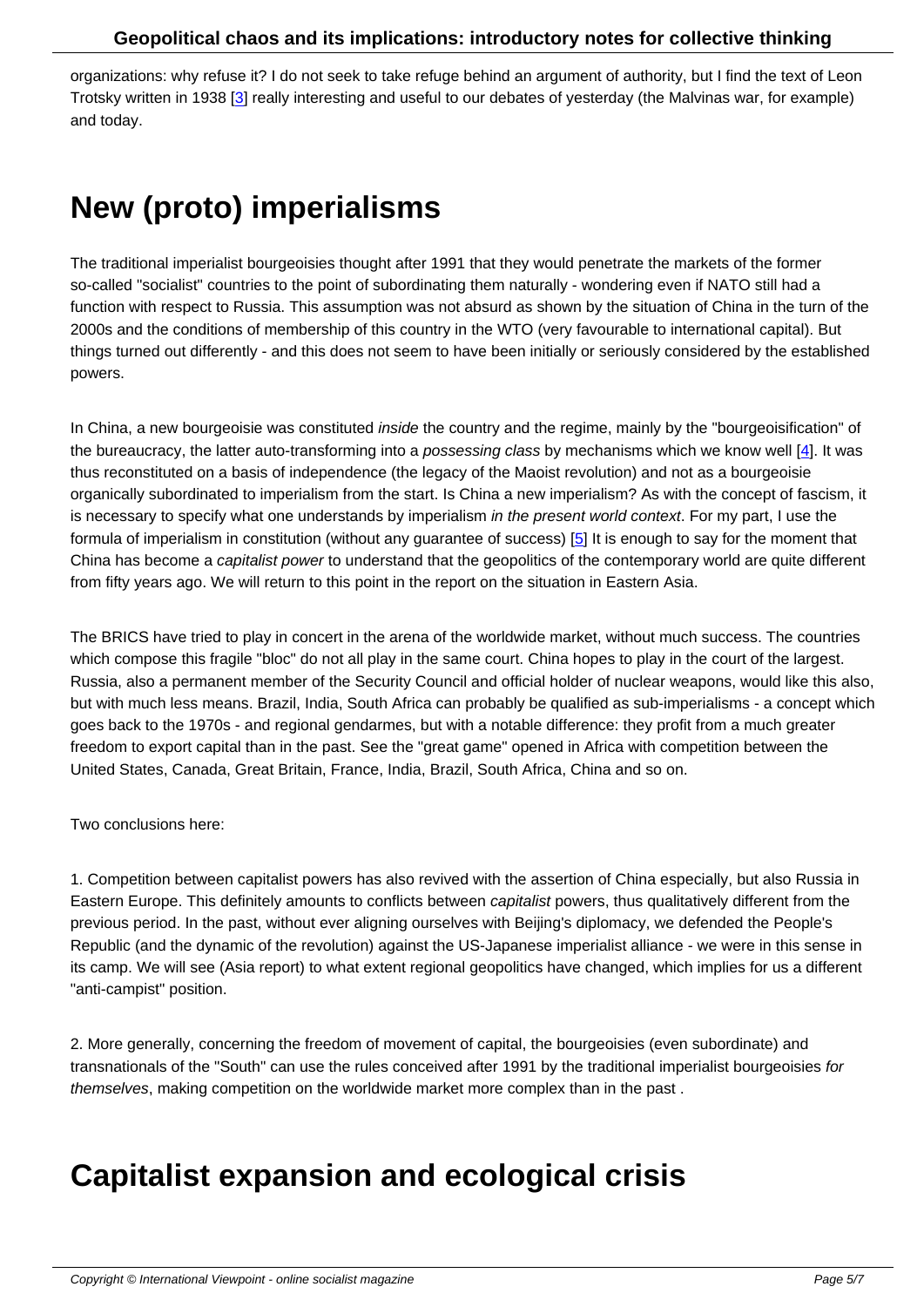The rehabilitation of the Sino-Soviet "bloc" in the worldwide market has allowed an enormous capitalist expansion on which the optimism of the imperialist bourgeoisies is based. It is also the basis a dramatic acceleration of the ecological crisis. I do not want to expand on this question, but to stress:

1. It is impossible in this context to pose the question of the reduction of greenhouse gas emissions only in the North - it must also be raised in the South.

2. The payment of the ecological debt in the South should not favour world capitalist development capitalist and benefit either Western-Japanese transnationals established in the South, or the transnationals of the South (such as Brazilian agro-industry), which would do nothing but feed ever more social and environmental crises.

3. There is always the need for "North-South" solidarity, for example in defence of the victims of climate chaos. However, more than ever, it is a common "anti-systemic" struggle which is on the agenda in "North-South" relations from the point of view of the popular classes: i.e. a united struggle for an anti-capitalist alternative, another conception of development in "North" and "South" (I put quotation marks everywhere, because the heterogeneity of "North" and "South" is today such that these concepts can be misleading).

4. If the starting point is the socio-environmental struggle "to change the system, not the climate", it has as basis social movements more than specific coalitions on climate. It seems to me that it would thus be necessary to discuss again the articulation between the two. If we do not "ecologize" the social struggle (following the example of what can be done in peasant or urban struggles), the numerical expansion of "climate" mobilizations will remain on the surface of the things.

5. The effects of climate chaos are already felt and the organization of the victims, their defence and their self-defence are also part of the basis of the ecological struggle. The effects of the Haiyan super-typhoon in Philippines exceed in width what we had already been warned about. The predicted future became part of the present. That has destabilizing consequences which go well beyond the directly affected areas and cause a chain of tensions (see the refugees of Bangladesh and the conflicts with India on the question of the migrants).

#### **A world of permanent wars**

My assumption is that we are not going towards a Third World War on the model of the First and Second, because there is not a conflict for territorial division of the world in the sense that there was in the past. But the factors of war are very deep and varied: new conflicts between powers, competition on the worldwide market, access to resources, decomposition of societies, the rise of new fascisms escaping the control of their progenitors, chain effects of climate chaos and humanitarian crises of great breadth.

That means that we have now entered on one level a world of permanent wars (in the plural). Each war must be analysed in its specificities. However we need "points of stability" to keep a compass in a very complex geopolitical situation: class independence against imperialism, militarism, fascisms and the rise of "anti-solidarity" identity-based movements (racist, Islamophobic and anti-Semitic, xenophobic, caste-based, fundamentalist and so on).

In this context, the "campist" legacy is particularly dangerous. It results in lining up in the camp of a regime (Assad and so on) against a good part of the people or a capitalist power (in East Asia, the USA in the name of the Chinese threat or China in the name of the US threat) (Russia or the West in the case of the Ukraine). Each time we abandon some of the victims (which are on the wrong side), we feed aggressive nationalism and sanctify the borders inherited